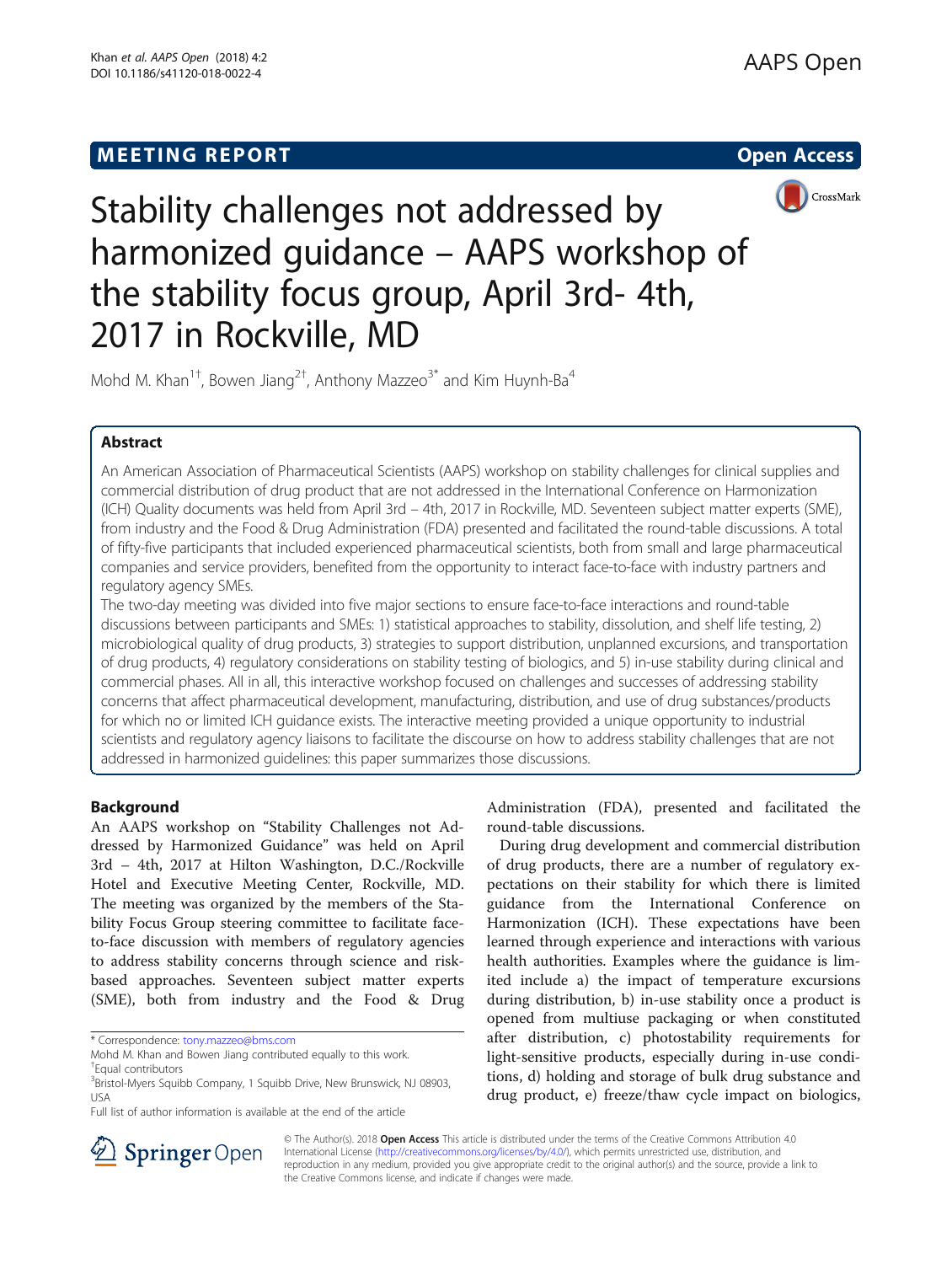semi-solids, and liquids, f) stability requirements for biologics, and g) microbiological quality assessment of drug products in a post-penetrated container system. To evaluate product stability and ensure quality, it is important to design studies with clear purpose that employ robust technical approaches and end-to-end information. This information is crucial for regulatory agencies to understand that the product is delivered to patients without any changes in safety or efficacy. As this problem relates to real-world development, manufacturing, distribution, life-cycle management, and use of drug substances and products for which no or limited harmonized guidance exists, SME and attendees raised and discussed the following points:

## Topic A: Statistical approaches to stability, dissolution, and shelf life testing

1. The pharmaceutic batches are tested postmanufacture process to ensure product quality. The qualified materials are then stored appropriately. Product distribution is also controlled and pharmaceutical companies do evaluate for temperature excursions. Although supply chains are often designed and qualified to minimize temperature excursions for biologics, it is impractical to keep cold chain products consistently at the recommended label storage conditions throughout the course of production, distribution, and consumer use. Most companies include temperature and humidity monitoring devices to ensure that drug products are maintained within the acceptable range during shipping and distribution. In some cases for extremely sensitive products, excursion limits are defined on the Certificate of Analysis or the product label. Hence there should be allowances for sudden unplanned temperature excursions, provided these excursions fall within the Stability Thermal Budget (STB). STB is defined as "the amount of time (e.g. time out of refrigeration (TOR), time at a given temperature) a drug product in the primary container can spend, outside of registered label conditions without risk to patients and product shelf life". In fact, temperature outside of registered label conditions is as crucial as time for the drug stability. Current GMP related expectations of regulatory authorities, and industry alike, especially for biologics, puts additional pressure on the the STB, which may affect the end use of the product. As a consequence, new statistical simulation strategies and tools are required to better evaluate the allowances for a product undergoing unplanned temperature excursions. These statistical tools can also be employed for determining "what if (unplanned/contingency)" scenarios, to facilitate

informed specification negotiations. The statistical/ simulation tools that take into consideration different times and temperatures ranges for batch release, assembly, operations, packaging, distribution, shelf life period, and patient-use/in-use period expect to provide flexibility and risk-based business decisions. Such strategies help assure quality product to the patient without undue burden on the commercial supplier.

- 2. Participants agreed that there is a need of statistical strategies and tools that efficiently determine factors affecting tablet dissolution. The statistical approaches are expected to consider different aspects of dissolution including drug formulation, packaging, processing, storage, dissolution apparatus, and analytical systems thereof in simulation. The statistical approach has to take temperature and relative humidity ranges in consideration for successfully simulating a dissolution profile. One such example of statistical tools is ASAPprime<sup>®</sup>, which was presented (Li et al. [2016\)](#page-6-0) for predicting the stability of active pharmaceutical ingredients (APIs) in solid-dosage forms as well as the slowdown in dissolution of two APIs in an immediate release tablet. ASAP*prime* based modeling, that uses a relative humidity-modified Arrhenius equation, efficiently determined the effects of temperature (T in K) and relative humidity (RH) ranges on dissolution for different storage times. As with chemical stability, water activity rather than water content of the tablet was found to be critical, with the overall impact of T and RH following a modified Arrhenius behavior.
- 3. Statistical methods for constrained stability assays were also proposed; a constrained assay has several components whose reported values restrict each other in one way or another (Zhang [2016](#page-6-0)). In essence, several stability-indicating tests are normalized based on different measurements of a single common chromatographic assay, for example, cation exchange chromatography and size exclusion chromatography. This normalization of tests, in order to reflect proportions of the entire assay peak area, imposes a constraint among all of the individual tests; some of those may not yet be acknowledged in current analytical practice or guidelines. As a result, negative correlations among the test results may lead to inefficient statistical analysis, prediction, and inconsistency in specification setting. To solve this problem, a multivariate methodology that was originally developed in the field of geosciences, was proposed. This framework efficiently accounts for the tests' normalization constraint thereby removing the above discussed constraints and/or negative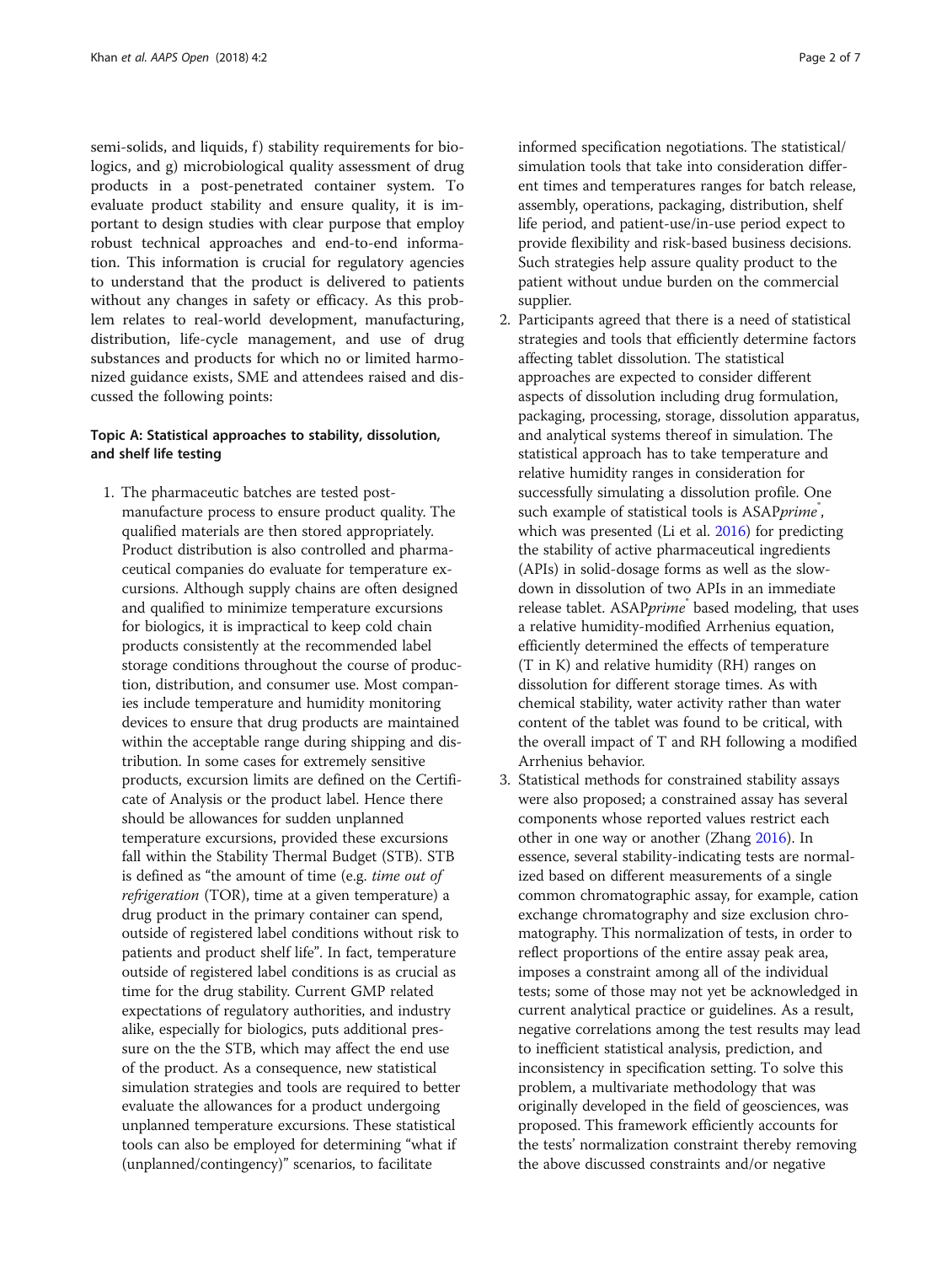correlations. Two modeling methods, known as Aitchison and Dirichlet (Aitchison [1986;](#page-6-0) Maier [2014;](#page-6-0) Muthukumarana and Tiwari [2016](#page-6-0)), were discussed, and their advantages and limitations were evaluated using anlysis of biologic stability charge variants as a case study.

4. Ever wonder what defines the true product shelf life? In the meeting, statistical approaches to predict the true product shelf life were discussed. When it comes to the drug product expiration date, users, regulators, and the manufacturers have somewhat different expectations. These expectations could be interdependent to each other in certain aspects. For instance, the user expects the drug products to be effective and safe up until the expiration date. The regulatory agency expects that the acceptance criteria are fulfilled for every stability sample and the current regulatory guidance then recommends the expiration date, which is applied to future manufactured lots produced with the same manufacturing process. The current ICH methodology estimates the product shelf life using a confidence limit (95%) for the batch(es) to show the longest time duration that still fulfills the acceptance criteria. Unfortunately, the strategy to manage the out-of-sample risk, whether using the current ICH approach or treating batches as random, when applied to example data sets were not very effective in estimating (true) product shelf-life (i.e., when a particular batch would no longer fulfill acceptance criteria). Hence, alternative strategies to estimate shelflife must accurately balance the risks that are associated with calculating shelf-life. For example, an unacceptable percentage of nonconforming lots/samples are expected if the storage time is too long in contrast to when it is too short, exposing manufacturers to potential loss. A PQRI perspective on 'considerations in the determination of shelf life' focused on alternative advanced statistical methods to estabilish shelf lives (Stroup and Quinlan [2016;](#page-6-0) PQRI Stability Shelf Life Working Group, [2007](#page-6-0)). Recent statistical methodologies such as a Bayesian approach, mixed-model intervals, and quantile regression have shown to be effective in deriving the true shelf-life; however, there remains a gap in adapting ICH guidance to establishing shelf-life (reviewed by Capen et al. [2012](#page-6-0)).

### Topic B: Microbiological quality of drug products

Some sterile drug products require reconstitution, admixing, dilution, and withdrawing doses before the drug is administrated to the patient. This requires penetration of the container closure system in a hospital pharmacy setting. Although the process should be handled using sterile techniques, there is no way to assure

that the container was not contaminated with microorganisms. Since each drug product differs in its ability to support microbial growth, the post-penetration and admixture storage time and temperature that is provided in the drug product label should be product-specific and supported by scientific data.

There are recorded instances of nosocomial infections that occurred because of contaminated multi-dose vial (MDV)/ single-dose vial (SDV)/Admixtures (Nogler-Semenitz et al. [2007](#page-6-0)) following multiple-use, microbial contamination post-preparation (Bennett et al. [1995](#page-6-0)), and a case study of microbial contamination of MDVs and associated outbreaks from 1983 to 2002 determined 27 different fungi, Gram-negative, Gram-positive, and protozoa (Mattner and Gastmeier [2004](#page-6-0)). In light of reported outbreaks induced by contaminated MDVs and possible high risk of MDVs contamination in hospital, FDA's Center for Drug Evaluation and Research (CDER) expects the microbiological studies to be provided in NDAs, ANDAs, and BLAs in support of the post penetration storage time labeling information. It is expected that the final product storage periods be based of a "risk assessment report" that details whether the product does (or doesn't) support adventitious microbial contaminants under the storage conditions. To design the risk assessment studies, a few factors should be taken in consideration, such as: 1) suggested challenge microbes could be USP< 51> microbes, typical skin microflora, nosocomial infection microbes, psychrophilic microbes etc., 2) to simulate contamination, small inoculum size is suggested, provided the inoculum size is quantifiable and repeatable. However, in cases where a membrane filtration method is used, < 100 CFU/mL inoculum size may serve the purpose, 3) storage conditions, for instance storage temperature(s), diluent(s) etc., should simulate the conditions described in the label, 4) periodic sampling times should be performed, making sure to acquire the time points that are at least as long as the requested maximum storage period. All in all, the information for a given drug product should be product-specific, obtained using risk-based studies that are supported by scientific data obtained for the development of product holding periods. It should be noted that the studies for sterile nonpreserved products preparation (reconstitution, admixing and withdrawing doses for later administrations) in the clinical and/or commercial settings should be considered.

### Topic C: Strategies to support distribution, unplanned excursions, and transportation of drug products

1. The ICH guidelines assume that shipping is validated and controlled, as the quality, efficacy, and safety of drugs are, in part, dependent on the transportation conditions (PDA technical report. 53, [2012](#page-6-0)).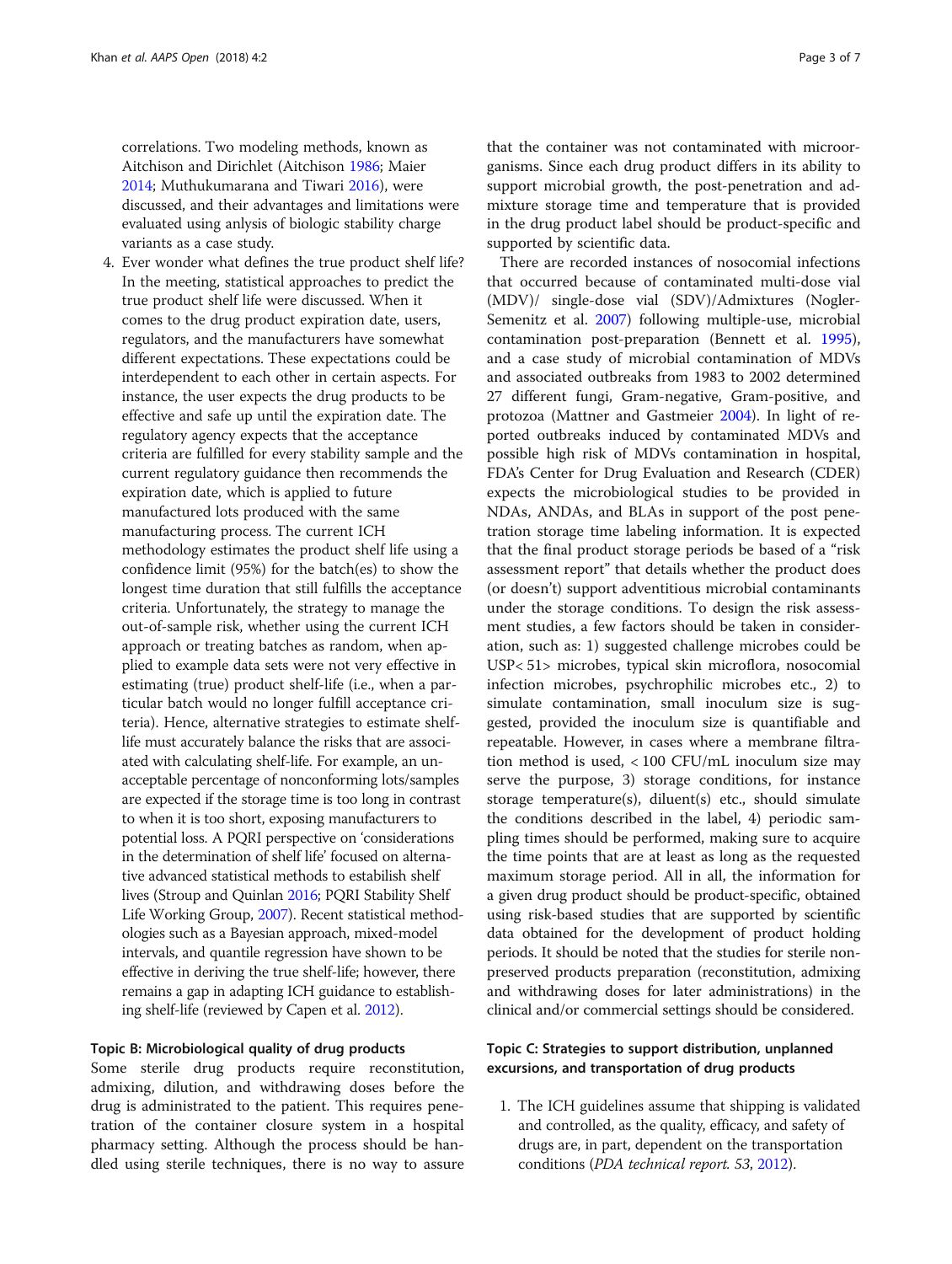Regulatory agencies do allow excursions during shipping albeit based upon well-controlled shipping conditions, which in low-cost transport settings are not effectively controlled, particularly in remote areas of the world. During transport, products could be exposed to i) temperature extremes, ii) humidity extremes, iii) high light exposure, iv) accidents on route that lead to changes of shipping route, v) air pressure changes particularly in ships and aircraft, vi) severe agitations/drops/shocks, vii) unclear shipping details etc. In addition to the ICH recommendations, further risk analysis studies on drug stability are needed that can evaluate the impact of severe excursions, as mentioned above, on drug products that may have been exposed to unusual transport conditions or events, particularly for vaccine products. These studies can analyze the stability risks for three major excursion categories, 1) factors that can be controlled but usually are not addressed, for instance high light intensity in certain parts of the world, 2) factors, such as poor transport or handling, that can be controlled, and 3) unexpected excursions, e.g. transport/shipping system breakdown. These kinds of studies will help evaluate and determine safety margins for the drug products, while making sure the drugs are efficiently supplied without increased risk, due to transport conditions, to the patients. An excellent discussion of stability studies for handling and transport conditions of pharmaceutical and biologics as well ICH recommendations are reviewed by Ammann [2011](#page-6-0).

2. Drug product manufacturers are required to maintain good storage and distribution practices throughout the supply chain to maintain product quality from manufacture to the patient. To properly maintain and apply GMP and ICH requirements, the cost of proper shipping and transport can become prohibitive. Hence to come-up wit the ICH recommendations h an efficient Quality Management System (QMS), it is recommended that 1) drug product be stored according to label conditions making sure all personnel involved in supply chain responsibly facilitate proper transport, 2) critical factors, such as storage and transport management, that help employ QMS efficiently should be evaluated separately for each transport mode to better understand the risks associated with transport, 3) product-specific storage and transport control documents should be based on stability data, 4) mean kinetic temperature, although used as an approximation of the impact of temperature excursions, may not be appropriate for biologics as it assumes an Arrhenius effect often not seen with such drugs, 5) it is important to work closely with suppliers to establish and control upper

and lower temperatures for product storage and transport, and 6) it is crucial to maintain good documentation that details any excursions that happen during storage/transport. Recently, the United States Pharmacopeia (USP)'s Packaging and Distribution Expert Committee added a new general guidance chapter for storage and movement of investigational drug products, including drug device combinations and non-commercial investigational drug products, which is added to the Good Storage and Distribution Practices for Drug Products family of chapters (USP general chapter prospectus, 1079.1, [2016\)](#page-6-0).

3. Current harmonized guidance dictates that the hold times for drug substance intermediates, product intermediates, and bulk product are systematically established, but does not fully address the specific requirements for the bulk hold time stability study. The reason for this lack of flexibility is that the guidance definition of the date of manufacture is "the date when active ingredients are combined with other ingredients" for shelf life derivation. However, alternative methods of shelf life can be derived using "the date of stable intermediate being further processed for downstream process" instead of the date of manufacture. To be able to establish an alternative shelf life, stability studies that can establish sequential bulk hold times for drug substance intermediates, product intermediates, as well as bulk product are required. This can be achieved during the development phase encompassing Phase I-III IND/CTA and NDA/ WMA filing and the derived alternative shelf life methodology made applicable for later bulk manufacturing process.

## Topic D: Stability testing of biologics and regulatory considerations

1. A manufacturing process change could occur both in development and commercial phases, which requires a comparability study to ascertain that the quality, safety and efficacy of drug products are comparable pre-change and post-change.. Stress studies, are commonly performed in exaggerated storage conditions to understand the stability of biologics in a short period of time. For biologics, a change in the manufacturing process may trigger certain stress stability studies to verify if there is any change to the drug degradation profile.

Forced degradation studies are also useful for drug candidate selection, stability indicating method development, formulation and manufacturing process development, and understanding the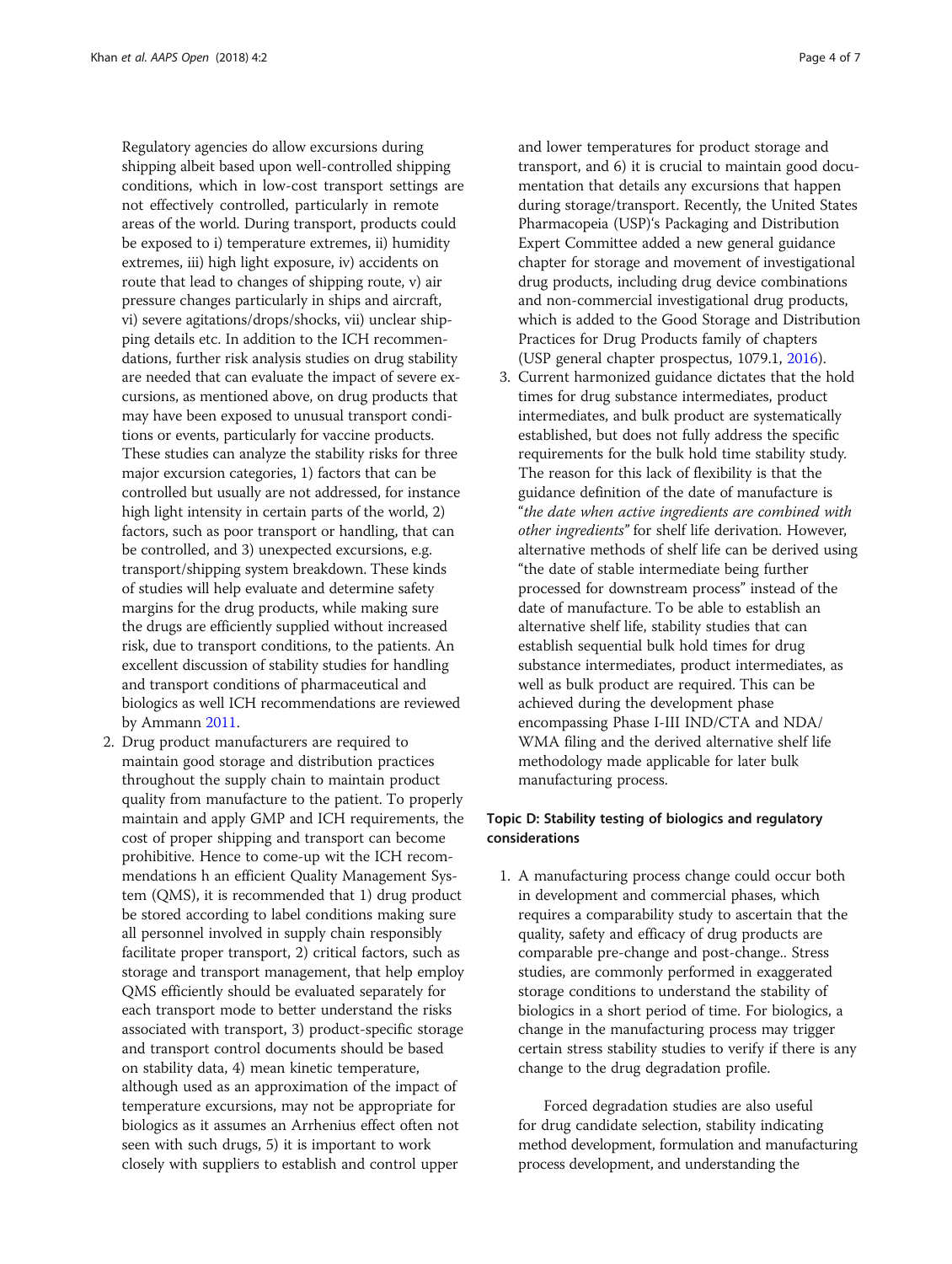degradation pathways. Factors to consider for forced degradation studies include pH, temperature, light, oxidizing agents, mechanical stress and freeze-thaw, etc. For example, thermal stress studies are generally performed at 10° to 20 °C below the melting temperature  $(T_m)$  of biologics, as suggested by the presenter.

Leveraging existing knowledge, forced degradation studies could also be used to define the Critical Quality Attributes (CQAs). On the other hand, CQAs helps define subsequent forced degradation studies when there is a major change in process or formulation.

Having a good scientific understanding of the product and process can help interpret non-comparable results.

2. Freeze-thaw is a common practice during biologics manufacturing. However, protein stability might be compromised during freezing or the thaw process due to cold denaturation, ice formation and freeze concentration. Formulations should be optimized to include cryoprotectants when increase in aggregation after freeze-thawing is observed. For instance, the critical parameters of a freeze-thaw process could include time, temperature, container geometry, batch size, handling/process and number of cycles.

Freeze-thaw studies are also performed during various stages of drug product development. During the preclinical stage, freeze-thaw studies are performed to identify the development risk with lead candidates and to evaluate if a drug candidate fits to the platform formulations and process of phase 1. During the early stages of clinical trials, freeze-thaw studies are utilized to verify the platform formulations and process performance to ensure successful manufacturing. In the later stages, lead drug substance and drug product formulations are evaluated for freeze-thaw stability to verify the formulation robustness. In summary, fit-for-purpose freeze-thaw studies should be built into the drug substance and drug product formulation and process development from the very beginning.

3. Many biologics degrade during photostability studies under the ICH light conditions including visible light and UV exposure. However, most biologics drug substance and product are usually manufactured in a visible light environment containing a small portion of UV light. In a photostability study comparing the ICH light

conditions with ambient or mild light, all monoclonal antibodies tested were significantly degraded under ICH light conditions, while several of them were stable under ambient light conditions. In conclusion, ambient or mild light photostability may be more relevant to real manufacturing process of drug products than the ICH photostability testing (Sreedhara et al. [2016\)](#page-6-0).

- 4. What makes a good stability indicating assay? Stability indicating assays need to be sensitive to changes in critical quality attributes. This requires that, when these assays are performed consistently over time, adequate precision and accuracy should be achieved. Although it is desirable to use compendial methods, many stability-indicating methods used to evaluate product stability cannot be harmonized, which could be attributed to product specificity or complexity of drug products. When dealing with non-compendial methods, the critical quality attribute should be identified to select a method, which is sensitive and specific to determine changes in critical quality attributes. The method should be optimized to meet needed precision, accuracy and robustness. To qualify the assay method, validation has to be conducted and an assay control strategy has to be determined by demonstrating that the assay performs according to its intended use. Similar to harmonized methods, performance of system suitability tests should be monitored during a routine use of a non-compendial method.
- 5. Regulatory agency expectations were discussed. The purpose of stability studies is to ensure the safety and efficacy of product through shelf-life. As required in 21 CFR 211.166,"There shall be a written testing program designed to assess the stability characteristics of drug products. The results of such stability testing shall be used in determining appropriate storage conditions and expiration dates." Both FDA and ICH published a couple of guidances for industry. The types of stability studies includes studies supporting label storage, accelerated stability studies, and stress/forced degradation studies. It is desirable to perform the stress/forced degradation studies during phase 1 and phase 2, and it is a regulatory expectation that such data will be available during phase 3 trials. It is a common practice to place the toxicology and the first GMP lot on stability studies, to collect the stability data throughout the clinical development to support licensure. To propose the product shelf-life, stability data from at least 3 lots representative of commercial process stored in commercial containers should been collected. The ongoing stability studies should be completed according to the stability protocol post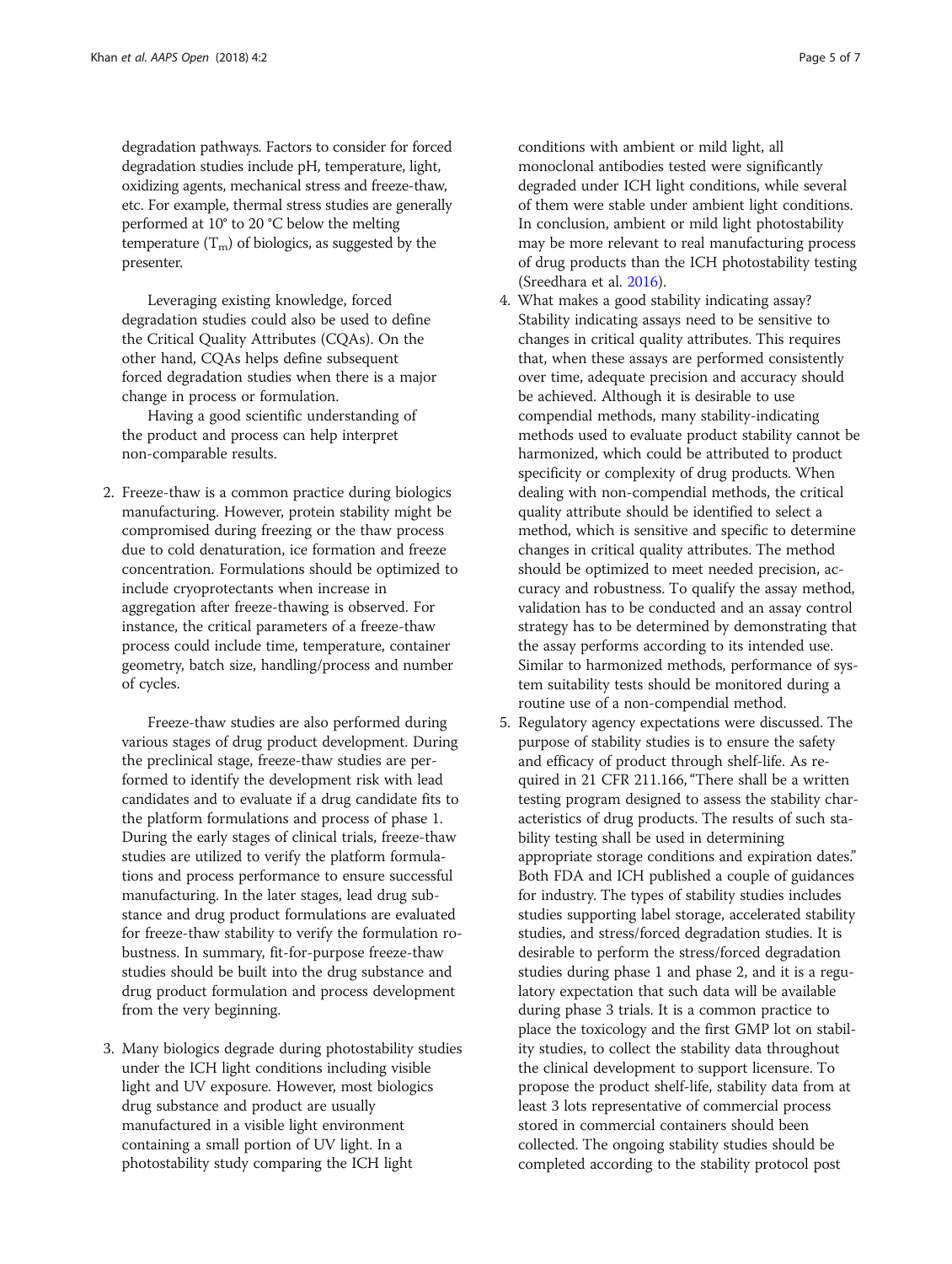approval. The container closure system (CCS) also needs to be approved for compatibility with drug products, with minimal leachable and no impact on to product quality and safety. In-use stability studies support the stability of the product under actual conditions of use. Stability of drug substance, drug product and any process intermediates are expected after shipping in the intended commercial supply chain. Additional stability should be performed for process intermediates during the manufacturing process, raw materials, and reference standards, etc.

## Topic E: In-use stability during clinical and commercial phases

1. The ICH Q1B guideline describes the basic protocol for photostability testing to understand the impact of light on pharmaceutical drug substances and products during manufacturing, packaging, storage and distribution. However, the guideline does not cover photostability during or after administration. This lack of guidance leaves a significant burden for the industry to plan and effectively execute studies that will assure stability and effective use of photosensitive products. Both small molecular drug and biologics will require a certain level of photostability studies

In-use photostability studies are required for topical drug products as they are applied to external body surfaces, thus, they have the potential to be exposed to a significant amount of light during use by the patient. To design an in-use photostability test, information is needed regarding the longest hold time out of package and patient use characteristics after application. In-use photostability testing is also needed for injectable products, since a significant amount of photodegradation can occur in the line between intravenous (IV) bag and the patients (even when the bag itself is protected from light).

2. Investigational drugs, and drugs submitted for registration, may require some preparation before use. These preparations may be in the form of admixture of the drug with vehicles for oral administration or injection. Data to show the preparations are stable after preparation and through any specific hold time in the clinic is required by health authorities. Except for a general guidance to conduct studies for multidose packages (EMA [2001](#page-6-0)), there is no guidance specifying the amount of data, design of study, or other details pertaining to ensuring stability of prepared admixtures. To design reasonable in-use stability

studies for all phases of developments, it is a good practice to mimic the clinical preparation and usage after discussing with clinicians on details and considering the clinical study integrity. It is agreed by the attendees that the formal in-use stability data should be collected before filing IND/IMsPD/CTA and presenting in the submission for either small molemule drug or biologics. The type and amount of data are risk driven. The EMA guidance was discussed but like other guidances there is not much detail and much is left to the investigator company to determine the scope of the study. The data support the product usage guidelines in the clinic, or details a worst-case scenario that brackets the instructions/ conditions in the Investigator Brochure.

3. While there is a regulatory expectation that in-use shelf-life will be determined for multi-dose packaging, there is little definition of what that testing entails. In-use conditions can be from opening of a package or constituting a product. Similarly, scientific justification for acceptability is required when shipping or storage conditions exceed specifications (excursions). The impact in both situations can be effectively modeled using ASAPprime<sup>®</sup> based on accelerated data which provides the needed understanding of the impact of temperature and humidity for a given product (Waterman et al. [2016](#page-6-0)). A set of reasonable parameters were proposed to define the in-use scenario for solid products (tablets, capsules) in bottles (Waterman [2009](#page-6-0)).

## Overall conclusion

The meeting was very successful in bringing together regulatory agencies and pharmaceutical industry personnel for a face-to-face interaction to address the challenges that are not addressed in the ICH Quality documents. Round-table discussions facilitated sharing of technical information and common practices among participants; however, for many topics addressed, attendees were not able to reach a consensus viewpoint. The AAPS Stability Focus Group has further plans to continue facilitating the discussion and interactions of subject matter in future meetings.

### Abbreviations

AAPS: American Association of Pharmaceutical Scientists; APIs: Active Pharmaceutical Ingredients; CCS: Container Closure System; CQAs: Critical Quality Attributes; EMA: European Medicines Agency; FDA: Food & Drug Administration; ICH: International Conference on Harmonization; IV: Intravenous; MDV: Multi-dose Vial; PDA: Parenteral Drug Association; QMS: Quality Management System; RH: Relative Humidity; SME: Subject Matter Experts; STB: Stability Thermal Budget; TOR: Time out of Refrigeration; USP: United States Pharmacopeia

#### Acknowledgements

The authors gratefully acknowledge the support from all the Subject Matter Experts, who presented and participated in the round-table discussion. We would like acknowledge Kenneth C. Waterman (FreeThink Technologies, Inc.), Jianmei Kochling (Sanofi U.S.), Yan Wu (Merck & Co, Inc.), Saif Sheikh (Jina